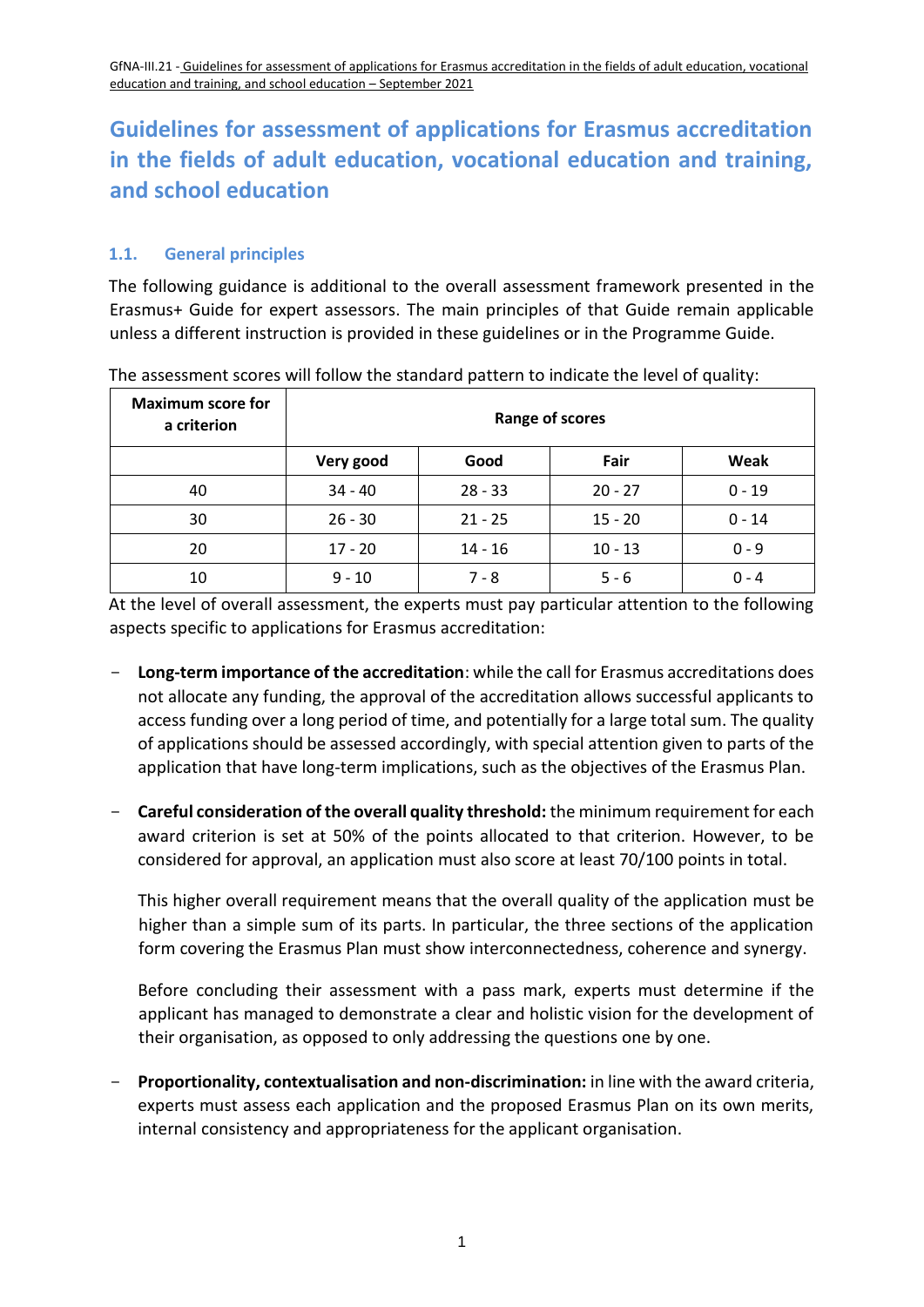As a matter of proportionality, experts should avoid direct comparison of applications submitted by organisations with different profiles. A similar Erasmus Plan presented by two very different organisations should not necessarily yield the same score.

In particular, experts must avoid introducing criteria or interpretations that are not stated in the Programme Guide or in these guidelines. For example, the amount of previous experience in the programme, the organisation's size, duration of the Erasmus Plan, estimated number of participants and the number of objectives are aspects that should be considered with caution. Experts must pay attention not to apply an oversimplified 'more is better' bias: for example, more numerous objectives cannot automatically translate into a better score.

Rather, experts must take into account the organisation's context and the entire content of the application when considering any of the above-mentioned aspects. A good application will demonstrate self-awareness on part of the applicant, with a realistic outlook about their own capacity, resources and experience.

It is particularly important to prevent any discrimination against smaller organisations or those with lesser pre-existing capacity. By defining a few well-targeted objectives over the first two to three years of implementation, such organisations may propose plans with very high added value for their own development that can lead to gradual build-up of capacity and competences. Conversely, organisations with higher pre-existing experience and capacity must be able to demonstrate not just the simple existence of such experience and capacity, but their ability to use Programme funds to improve future activities and themselves as organisations.

- **Importance of application type:** applicants can apply as an individual organisation or as a mobility consortium coordinator. The type of application is stated in the first section of the application form. In case of consortia, the purpose of the consortium is further specified in the section 'Background'. Experts must keep in mind the type of the application throughout the assessment as it is a major element shaping the context for the proposed Erasmus Plan.
- Recognising original, convincing and genuine proposals: experts should consider the information presented in the application form critically to evaluate if it shows a real selfreflection on the part of the applicant, if it is rooted in reality of everyday educational work and if the links being established with European or national policy narratives are concrete and tangible.
- **Consequences of the evaluation score:** the evaluation score will be used in budget allocation formulas when the approved applicants apply for funding. Before finalising the assessment, experts therefore must make sure to carefully fine-tune the scoring to reflect the quality of the application as precisely as possible.
- **Dealing with insufficient, irrelevant or poorly structured information:** to assess the application correctly, experts will require contextual information that they must find in the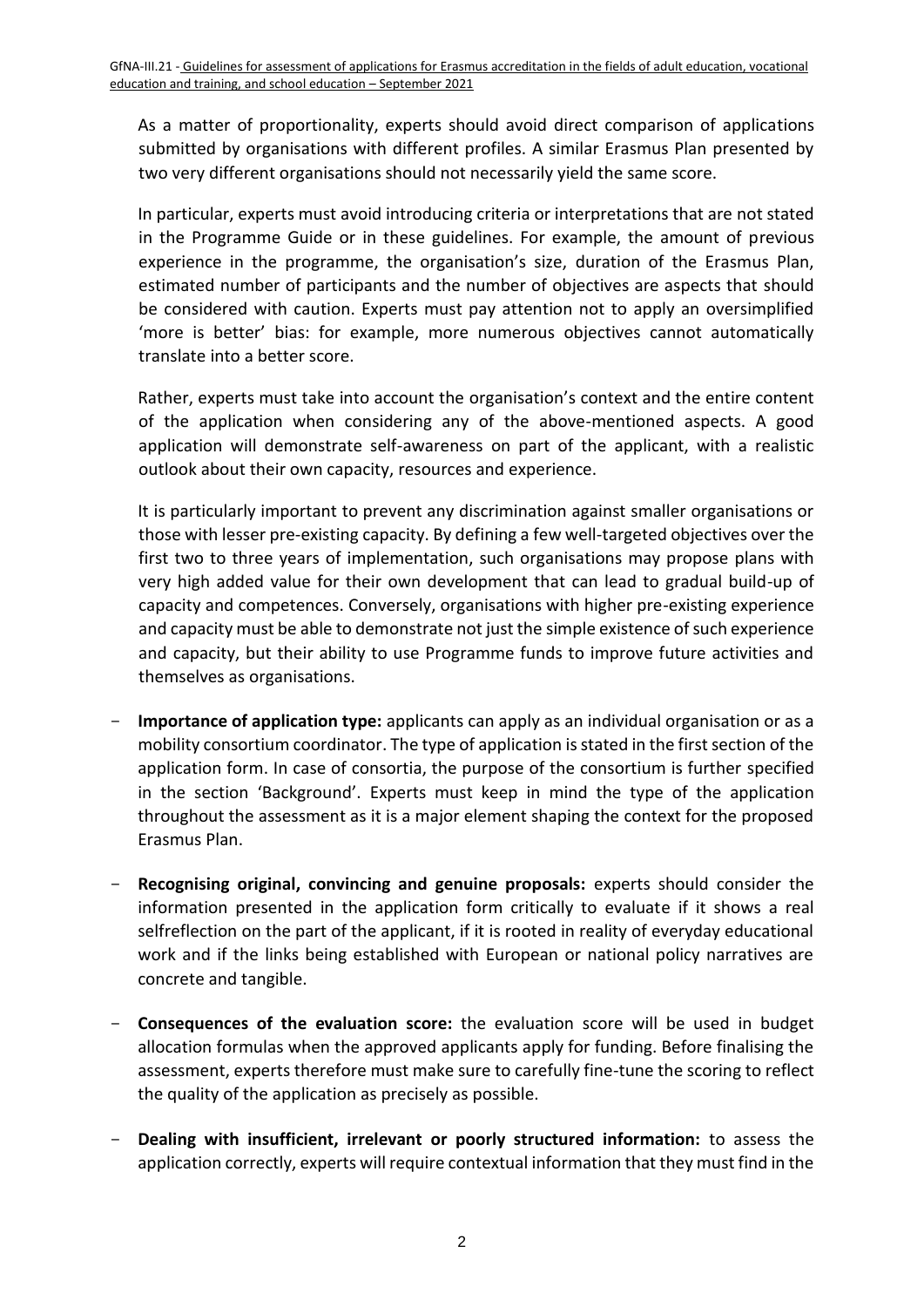application form. Applications may be scored lower if the provided answers contain insufficient information, if the included information is vague, poorly explained or not relevant, or if an overwhelming amount of unstructured, inappropriately presented information is included (for example, by adding annexes without interpreting and explaining the relevance of their content).

The maximum length of replies in the application form is deliberately limited, so applicants must demonstrate their ability to select the most pertinent information and present it effectively. Applicants may include annexes with their application; however, these annexes must comply with the instructions provided in the application form. Specifically, as a matter of equal treatment of all applicants, annexes cannot be used to provide longer answers to the same questions as contained in the application form. If the experts conclude that this is the main purpose of an annex, the annex in question shall be disregarded.

|                | The extent to which:                                                                                                      |
|----------------|---------------------------------------------------------------------------------------------------------------------------|
|                | the applicant's profile, experience, activities and target population of<br>✦                                             |
|                | learners are relevant for the field of the application, the objectives of this Call, and                                  |
| Relevance      | the type of application (individual organisation or a consortium coordinator) $\rightarrow$                               |
|                | in addition, for consortium coordinators:                                                                                 |
| <b>Maximum</b> | the profile of the planned consortium members is relevant for the purpose and                                             |
| 10 points      | objectives of the consortium as defined in the application, for the field of the                                          |
|                | application and the objectives of this Call                                                                               |
|                | the creation of the consortium brings a clear added value for its members in terms<br>-<br>of the objectives of this Call |

#### **1.2. Relevance (10 points)**

The purpose of the relevance criterion is to make sure that the award of the accreditation to the applicant organisation actually contributes to the achievement of the general and fieldspecific objectives of the Call. For this purpose, the experts shall consider primarily the information in the section 'Background' and analyse to what extent the organisation is rooted in the field of education where it is applying.

When assessing the ability of the organisation to contribute to the objectives of the Call, the experts must carefully take into account the profiles of learners the applicant organisation is working with. This aspect is particularly important in the field of adult education given the diversity of potential target groups and the specific objectives for the field.

Experts should also consider if the chosen type of application (individual organisation or a consortium) is optimal for the organisation to contribute to the achievement of the objectives of the Call, given the profile of the organisation itself.

In case of a mobility consortium, the experts should carefully consider the profile of the planned member organisations, the dynamic of their current and future relationship with the coordinator, and the added value of the consortium for the member organisations. In line with the Call objectives and the Erasmus quality standards, the relationship between the accredited coordinator organisation and the potential members must be based on a cooperative, non-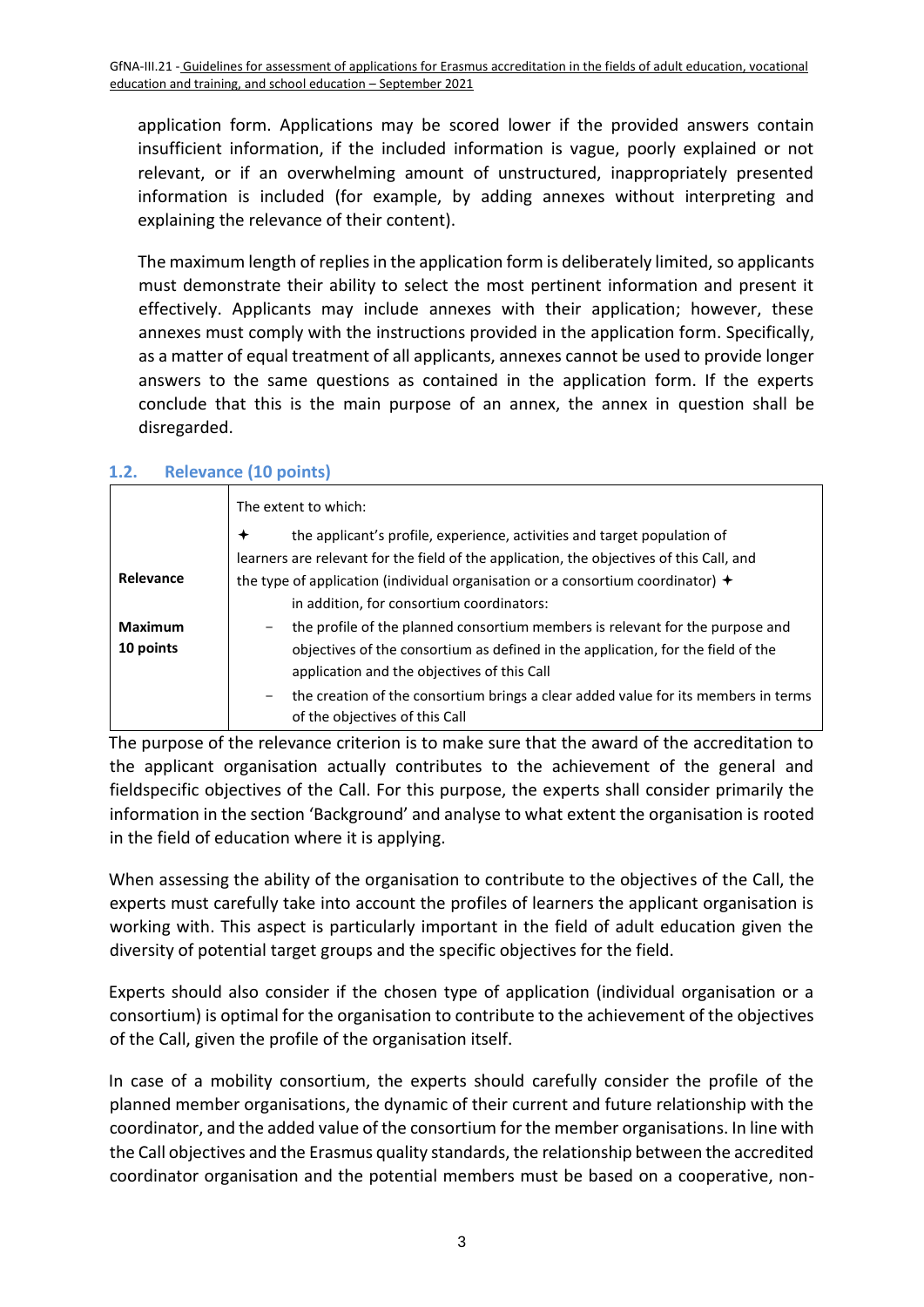profit basis. In case of doubt, experts may seek advice of the National Agency about the eligibility of described potential member organisations.

The 10-point maximum score for the relevance criterion means that experts must be strict in their assessment of this criterion. Even if the other parts of the assessment show that the proposed Erasmus Plan is technically well-written and logically sound, experts must remain aware of the long-term importance of the accreditation. Consequently, applications whose relevance for the field and the Call is questionable may not reach the quality threshold (50% of the points) for the relevance criterion.

| 1.3. |  |  | <b>Erasmus Plan: Objectives (40 points)</b> |  |  |  |
|------|--|--|---------------------------------------------|--|--|--|
|------|--|--|---------------------------------------------|--|--|--|

|                                           | The extent to which:                                                                                                                                                                                                |
|-------------------------------------------|---------------------------------------------------------------------------------------------------------------------------------------------------------------------------------------------------------------------|
|                                           | the proposed Erasmus Plan is in line with the objectives of this Call<br>✦                                                                                                                                          |
|                                           | the proposed Erasmus Plan objectives address the needs of the applicant organisation,<br>its staff and learners in a clear and concrete way                                                                         |
| <b>Erasmus Plan:</b><br><b>Objectives</b> | for consortium coordinators, this criterion applies to the entire planned<br>consortium and requires the Erasmus Plan objectives to be coherent with the<br>purpose of the consortium as defined in the application |
| <b>Maximum</b><br>40 points               | the proposed Erasmus Plan objectives and their timing are realistic and sufficiently<br>✦<br>ambitious to achieve a positive impact for the organisation (or the consortium)                                        |
|                                           | the proposed measures for tracking and evaluating the progress of the Erasmus Plan<br>objectives are appropriate and concrete                                                                                       |
|                                           | if the applicant has attached strategic documents to their application: there is a clear<br>✦<br>explanation of the link between the proposed Erasmus Plan and included documents                                   |

This award criterion carries the largest part of the assessment with 40 out of 100 points. The large number of points reflects the complexity of the criterion and the wide variation in quality that experts may encounter. Experts should make full use of the 40 points scale to fine-tune their assessment and differentiate applications according to their level of quality.

As defined in the award criteria, the Erasmus Plan objectives need to achieve a balance between being realistic and at the same time ambitious enough to achieve impact. This element is strongly linked with the concept of proportionality, as explained under 'General principles'. Therefore, while the award criterion clearly focuses in the application form section 'Erasmus Plan: Objectives', the experts must take into account the context presented in other parts of the application form when conducting their evaluation.

In addition to scoring the criterion, experts need carefully examine each proposed objective while keeping in mind that if the application is approved, the Erasmus Plan objectives are going to become a part of future evaluation criteria for reports that the organisation will submit. For this reason, each approved objective must be clear and concrete enough to be implementable and traceable. In this context, experts must pay particular attention to how the applicant proposes to track and evaluate the progress of each objective, making sure that it will be possible for the organisation itself and for the National Agency to follow-up on these commitments in the future.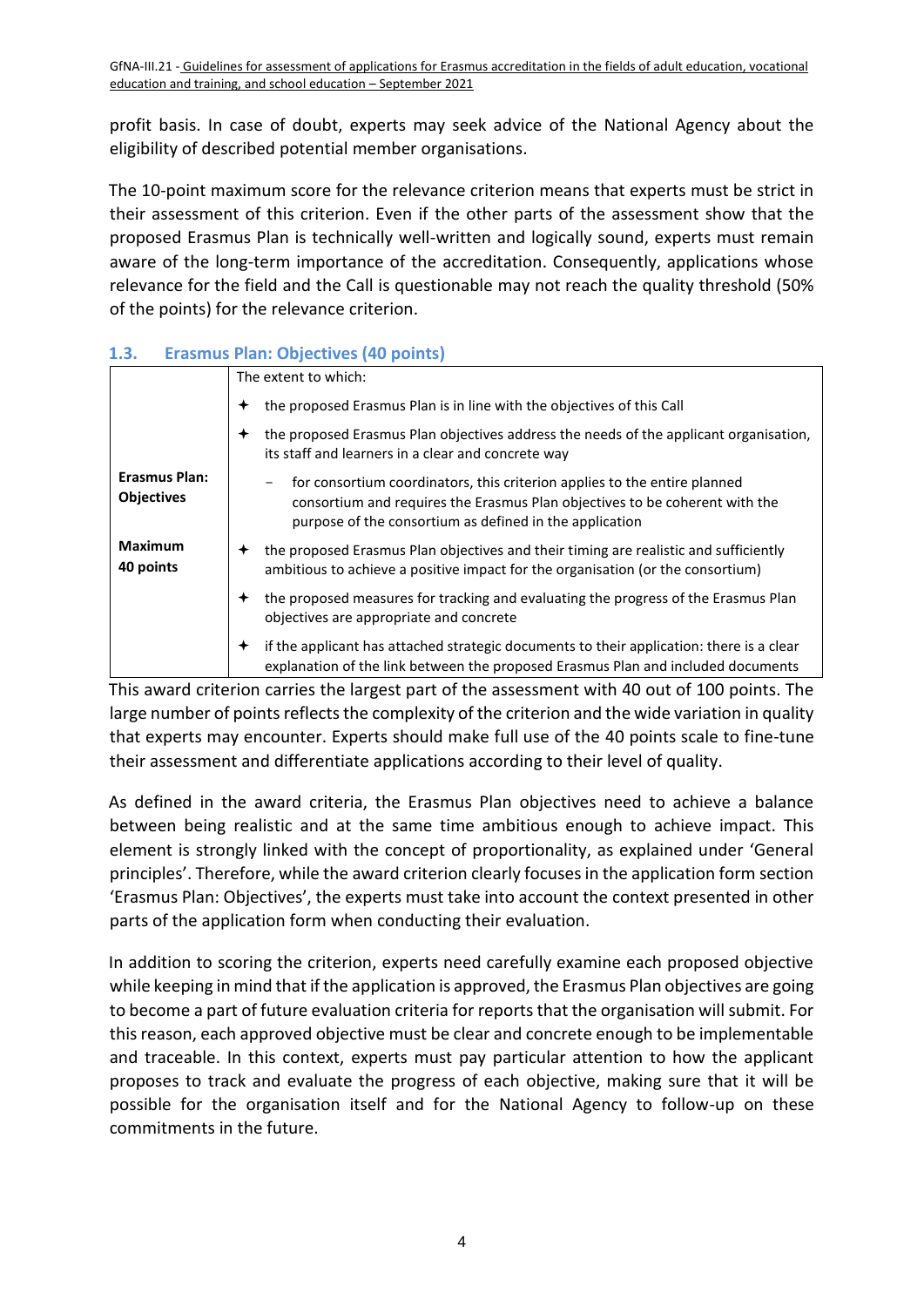#### **1.4. Erasmus Plan: Activities (20 points)**

|                                           | The extent to which:                                                                                                                                  |  |
|-------------------------------------------|-------------------------------------------------------------------------------------------------------------------------------------------------------|--|
|                                           | the proposed number of participants in mobility activities is proportional to the<br>applicant organisation's size and experience                     |  |
| <b>Erasmus Plan:</b><br><b>Activities</b> | for consortium coordinators, the planned size of the consortium will be taken into<br>account                                                         |  |
| <b>Maximum</b>                            | the proposed number of participants in mobility activities is realistic and appropriate<br>for the objectives set in the Erasmus Plan                 |  |
| 20 points                                 | the profiles of planned participants are relevant to the field of the application, the<br>proposed Erasmus Plan, and the objectives of this Call      |  |
|                                           | where relevant and if the applicant is planning to organise mobility activities for<br>learners: involvement of participants with fewer opportunities |  |

Proposed mobility activities represent the means to achieve the objectives proposed as part of the Erasmus Plan. Therefore, the main aspect of assessing this award criterion is to compare the proposed number of participants with information presented in other parts of the form: with the size and profile of the organisation, with the Erasmus Plan objectives, and with the management arrangements. Similarly, the experts need to evaluate the extent to which the participants' profiles are appropriate to achieve the objectives of the Erasmus Plan.

As explained under 'General principles', the assessment must be well-contextualised and there is therefore no automatic advantage in proposing lower or higher estimated number of participants. The most appropriate proposal will depend on the content of the application itself. Since the numbers of participants are broad estimations, experts should not look for minute differences in possible level of participation, but should focus on detecting any systemic issues, particularly when it comes to significantly exaggerated numbers of participants.

The experts should also consider trends in the estimated number of yearly mobility activities over time. The time dimension is especially important for organisations with less experience in the Programme that may require a learning period at the start of implementation.

In the field of school education, the experts should pay close attention to applications by organisations that are not education providers. Such organisations may not apply for activities of learners unless they are applying as a mobility consortium coordinator. If the applicant makes a mistake of including such activities, the experts shall indicate them for removal from the Erasmus Plan.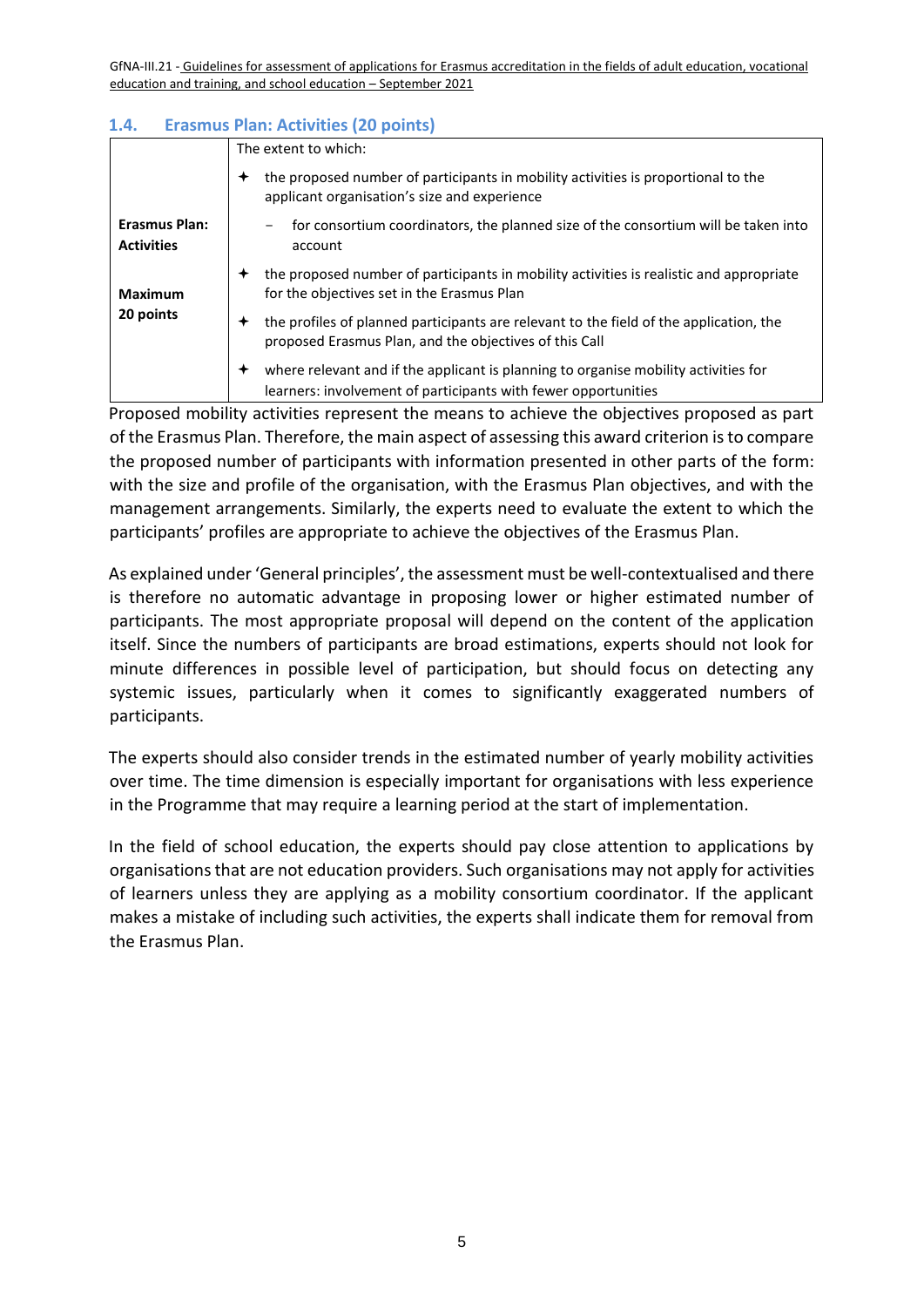#### **1.5. Erasmus Plan: Management (30 points)**

|                                    | The extent to which:                                                                                                                                               |  |  |
|------------------------------------|--------------------------------------------------------------------------------------------------------------------------------------------------------------------|--|--|
|                                    | the applicant has proposed concrete ways of contributing to the basic principles of the<br>Erasmus accreditation described in the Erasmus quality standards        |  |  |
|                                    | the applicant has proposed a clear and complete allocation of tasks in line with the<br>Erasmus quality standards                                                  |  |  |
| <b>Erasmus Plan:</b><br>Management | the applicant has allocated appropriate resources to manage the Programme activities<br>in accordance with the Erasmus quality standards                           |  |  |
| Maximum                            | there is appropriate involvement at the level of organisation's management                                                                                         |  |  |
| 30 points                          | appropriate measures have been defined to ensure continuity of programme activities<br>in case of changes in the staff or management of the applicant organisation |  |  |
|                                    | the applicant has proposed concrete and logical steps to integrate the results of their<br>✦<br>mobility activities in the organisation's regular work             |  |  |
|                                    | for consortium coordinators, this criterion applies to the entire planned<br>consortium                                                                            |  |  |

Together with Relevance, the award criterion on Management underlines the horizontal principles and quality requirements of Erasmus+. The main purpose of this criterion is to determine if and how applicants have taken into account the Erasmus quality standards in preparation of their application and if they have put in place resource planning that will allow them to achieve their Erasmus Plan objectives while respecting those standards.

The key quality to look for in the application is the inclusion of concrete measures that have a realistic chance of being operationalised if the accreditation is approved. The applicant should also show awareness of the obligations they are taking up and willingness to commit to those obligations, to the extent this is possible in their planning timeframe.

Experts should pay particular attention to proportional assessment, as different organisations will have different levels of resources to commit. As with other aspects of the application, the experts must not make their judgment based on the absolute level of the committed resources, but need to take into account the applicant's objectives and the estimated number of mobility participants.

Experts should also evaluate the reliability of the commitments made by the applicant, based on the reasoning in the application form and the level of involvement of the organisation's leadership.

## **2. Experts' feedback and recommendations**

The content of the Erasmus Plan and particularly its objectives will serve as part of evaluation criteria for activities implemented under the accreditation in case it is approved. Therefore expert assessors must make sure that the approved Erasmus Plan and its objectives are fit for this purpose.

Experts can make two types of recommendations concerning future implementation: